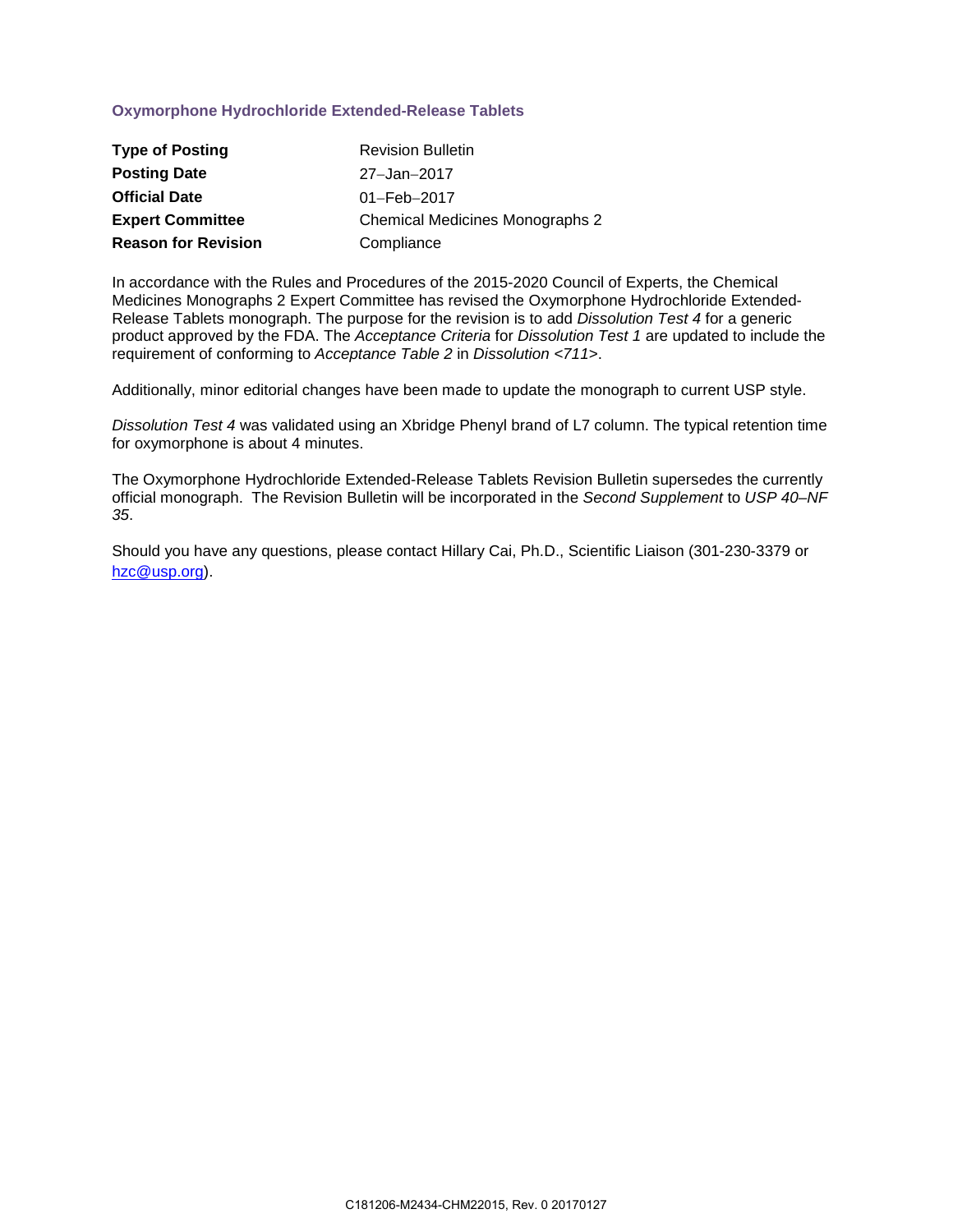# **Oxymorphone Hydrochloride Detectors**<br> **Detectors Assay:** UV 230 nm<br> **Extended-Release Tablets Detection that Extended**

**DEFINITION**<br>
Oxymorphone Hydrochloride Extended-Release Tablets con-<br>
tain NLT 90.0% and NMT 110.0% of the labeled amount<br>
of oxymorphone hydrochloride (C<sub>17</sub>H<sub>19</sub>NO<sub>4</sub> · HCl).<br>
The system suitability<br>
System suitability

- **STATION STATION**<br> **SA** The retention time of the major peak of the Sample<br>
solution corresponds to that of the Standard solution as **Initially Tailing factor:** 0.8–1.5
- 

### **PROCEDURE**

**Solution A:** Dissolve 2.34 g of sodium 1-octanesulfon-<br>
ate monohydrate in 1000 mL of water. Adjust with<br>
phosphoric acid to a pH of 2.80.<br> **Solution B:** Acetonitrile and methanol (50:50)<br> **Solution B:** Acetonitrile and

| ۰, |  |
|----|--|
|----|--|

| hydrochloride in the Sample solution<br>(mq/mL)                        | <b>Solution B</b><br>(%) | <b>Solution A</b><br>(%) | Time<br>(min) |
|------------------------------------------------------------------------|--------------------------|--------------------------|---------------|
| = molecular weight of oxymorphone<br>$M_{r1}$<br>hydrochloride, 337.80 | 23.0                     | 77.0                     | 0.00          |
| $M_{r2}$ = molecular weight of oxymorphone, 301.34                     | 23.0                     | 77.0                     | 2.50          |
| Acceptance criteria: 90.0%-110.0%                                      | 46.0                     | 54.0                     | 17.50         |
|                                                                        | 69.0                     | 31.0                     | 25.00         |
| <b>PERFORMANCE TESTS</b>                                               | 98.5                     | 1.5                      | 25.05         |
|                                                                        | 98.5                     | 1.5                      | 32.50         |
| <b>Change to read:</b>                                                 | 23.0                     | 77.0                     | 32.55         |
| $\overline{N}$                                                         | 23.0                     | 77.0                     | 38.00         |

**Diluent:** Methanol and phosphoric acid (1000:1) **•. Test 1•** (RB 1-Dec-2016) *i***ndard stock solution:** 1.78 mg/mL of USP Oxymor- **Medium:** 45 mM phosphate buffer, pH 4.50 (dissolve **Standard stock solution:** 1.78 mg/mL of USP Oxymorphone RS in *Diluent* 

**Standard solution:** 0.357 mg/mL of USP Oxymor-<br>phone RS in Solution A from the Standard stock solution phoric acid to a pH of 4.50); 900 mL phone RS in *Solution A* from the *Standard stock solution*<br>**Sample stock solution:** Nominally 2 mg/mL of 0xymorphone hydrochloride in *Diluent* prepared as fol-<br>lows. Take NLT 8 Tablets, cut each into small pieces. **Times:** 1, 2, and 8 h lows. Take NLT 8 Tablets, cut each into small pieces, **Times:** 1, 2, and 8 h and transfer to a suitable flask. Add a suitable volume **Mobile phase:** Dissolve 1.54 g of ammonium acetate 3500 rpm for 5 min or until a clear supernatant is tonit obtained. 4.50. obtained. 4.50.

phone hydrochloride in *Solution A* from the *Sample* stock solution

**Mode:** LC **Assay:** UV 200–360 nm<br> **Column:** 4.6-mm × 7.5-cm; 3.5-µm packing L1 of oxymorphone hydrochloride (C<sub>17</sub>H<sub>19</sub>NO<sub>4</sub> · HCl). **System suitability**<br>**ENTIEICATION** Sample: Standard solution solution corresponds to that of the *Standard solution*, as<br>
obtained in the *Assay*.<br> **B.** The UV absorption spectra of the major peak of the **Analysis**<br> **Analysis** Samples: Standard solution and Sample solution<br> **E.** Th

Sample solution and that of the Standard solution exhibit<br>maxima and minima at the same wavelengths, as ob-<br>tained in the Assay.<br>tion of Tablets taken:<br>tion of Tablets taken:

**ASSAY**<br> **A PROCEDURE**<br> **A PROCEDURE** 

- 
- 
- *Standard solution* (mg/mL)
- $C_U$  = nominal concentration of oxymorphone<br>hydrochloride in the *Sample solution*
- 

## **PERFORMANCE TESTS**

### **Change to read:**

## •**DISSOLUTION**  $\langle 711 \rangle$ <br> **Test 1** (RB 1-Dec-2016)

6.16 g of monobasic potassium phosphate in 1 L of water. Adjust with 1 N sodium hydroxide or phos-

**Apparatus 2:** 50 rpm, with sinker. [NOTE—The Sotax Helix sinker can be used.]

- of *Diluent* and shake for at least 16 h. Centrifuge at in 925 mL of water and mix well. Add 75 mL of ace-<br>3500 rpm for 5 min or until a clear supernatant is tonitrile and adjust with trifluoroacetic acid to a pH of
- **Sample solution:** Nominally 0.4 mg/mL of oxymor- **Standard stock solution:** 0.2 mg/mL of USP Oxymor-

*stock solution* **Standard solution:** [(*L*/900) × (301.34/337.80)] **Chromatographic system**<br>(See Chromatography (621), System Suitability.) Summatography (621), System Suitability. Standard stock solution, where *L* is the label claim in mg/Tablet

**Sample solution:** Withdraw 1.5 mL of the solution under test.

**Chromatographic system**

(See *Chromatography* 〈621〉*, System Suitability*.) **Mode:** LC

**Detector:** UV 230 nm

**Column:** 4.6-mm  $\times$  7.5-cm; 4-µm packing L11

**Column temperature:** 60° **Flow rate:** 2.0 mL/min

**Injection volume:** 50 µL

**Run time:** NLT 2 times the retention time of

oxymorphone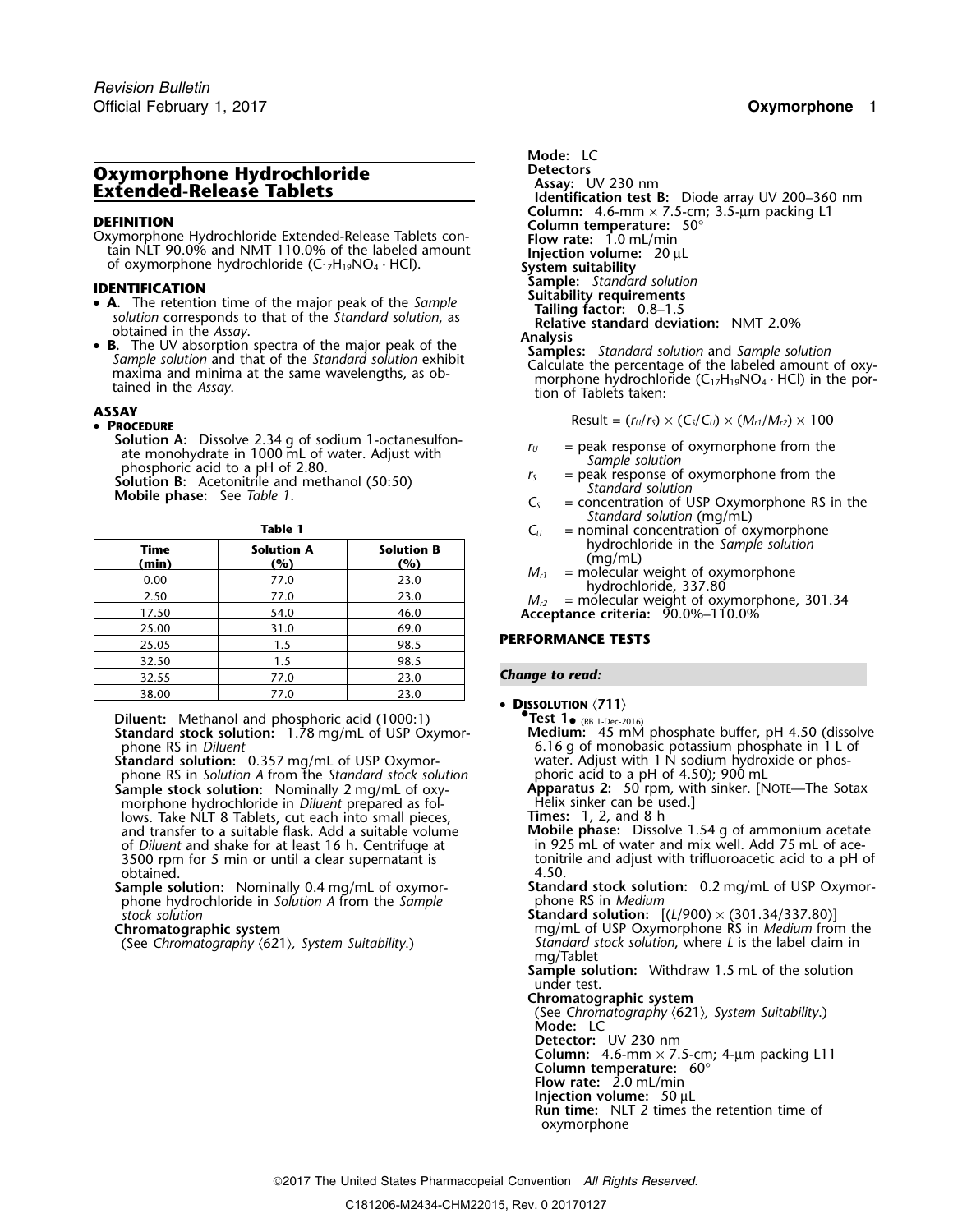**Relative standard deviation:** NMT 2.0%<br>**Analysis** 

**Analysis Times:** 1, 4, and 14 h Calculate the percentage of the labeled amount of ox-<br>
ymorphone hydrochloride (C<sub>17</sub>H<sub>19</sub>NO<sub>4</sub> · HCl) dis-<br>
phate in 1 L of water, and mix well. ymorphone hydrochloride (C<sub>17</sub>H<sub>19</sub>NO<sub>4</sub> · HCl) dis-<br>solved at each time point (i):

- 
- 
- *Standard solution* (mg/mL) **Detector:** UV 212 nm
	-
- 
- 
- 

**Tolerances:** See *Table 2*. **b** a construction of *Securement* Securities in the system of  $\alpha$ 

| Time<br><b>Point</b> | Time<br>(h) | <b>Amount</b><br><b>Dissolved</b><br>(%) | Suitability requirements<br>Tailing factor: NMT 2.0<br>Relative standard deviation: NMT 2.0%<br><b>Analysis</b> |
|----------------------|-------------|------------------------------------------|-----------------------------------------------------------------------------------------------------------------|
|                      |             | $20 - 40$                                | <b>Samples:</b> Standard solution and Sample solution                                                           |
|                      |             | $35 - 55$                                | Calculate the concentration $(C_i)$ of oxymorphone h                                                            |
|                      |             | <b>NLT 80</b>                            | drochloride $(C_{17}H_{19}NO_4 \cdot HCl)$ in the sample with-                                                  |

**•The percentages of the labeled amount of oxymor**phone hydrochloride  $(C_{17}H_{19}NO_4 \cdot HCl)$  dissolved at Result<sub>*i*</sub> =  $(r_U/r_S) \times C_S \times (M_{r1}/M_{r2})$ the times specified conform to *Dissolution* 〈711〉*, Ac*ceptance Table  $2.\bullet$  (RB 1-Feb-2017)

**•. Test 2:** If the product complies with this test, the *Sample solution* labeling indicates that the product meets USP *Dissolu- r<sub>S</sub>* = peak response of oxymorphone from the *tion Test 2*.

Apparatus 2, Mobile phase, Standard stock solution,  $C_s$  = concentration of USP Oxymorphone Standard solution. Standard solution. Standard solution. Standard solution. **Standard solution, Sample solution, Chromato-** *Standard solution* (mg/mL)<br> **araphic system, System suitability,** and Analysis: *M<sub>r1</sub>* = molecular weight of oxymorphone **graphic system, System suitability,** and **Analysis:** *M*<sub>*r1*</sub> = molecular weight of oxy<br>Proceed as directed in *Test 1*. *Analysis: M*<sub>*r1*</sub> = molecular weight of oxymorphone in *Test 1*. Proceed as directed in *Test 1*.<br>**Medium:** 50 mM phosphate buffer, pH 4.50 (dissolve  $M_{r2}$  = molecular weight of oxymorphone, 301.34

Medium: 50 mM phosphate buffer, pH 4.50 (dissolve 6.8 g of monobasic potassium phosphate in 1 L of Calculate the percentage of the I<br>water. Adjust with 1 N sodium hydroxide or phos-<br>phoric acid to a pH of 4.50); 900 mL<br>dissolved at each time point (i): phoric acid to a pH of 4.50); 900 mL Times: 1, 4, and 10 h<br>Tolerances: See Table 3.

|                      |             |                                          | $\mathcal{L}$                                                                                                        |
|----------------------|-------------|------------------------------------------|----------------------------------------------------------------------------------------------------------------------|
| Time<br><b>Point</b> | Time<br>(h) | <b>Amount</b><br><b>Dissolved</b><br>(9) | Result <sub>3</sub> = ({ $C_3 \times [V - (2 \times V_5)]$ } + [ $(C_2 + C_1) \times V_5$ ]) ×<br>$(1/L) \times 100$ |
|                      |             | $30 - 50$                                |                                                                                                                      |
|                      |             | 65–85                                    | $=$ concentration of oxymorphone hydrochloride                                                                       |
|                      | 10          | <b>NIT 85</b>                            | in the portion of sample withdrawn at the                                                                            |

The percentages of the labeled amount of oxymor-<br>phone hydrochloride  $(C_{17}H_{19}NO_4 \cdot HC)$  dissolved at  $L =$  label claim (mg/Tablet) phone hydrochloride  $(C_1, H_1, N, O_4 \cdot H)$  dissolved at  $D$  is a label claim (mg/Tablet)<br>the times specified conform to *Dissolution*  $\langle 711 \rangle$ , *Ac*  $V_5$  = volume of the *Sample solution* withdrawn at *ceptance Table 2*.

**Test 3:** If the product complies with this test, the label- **Tolerances:** See *Table 4*. ing indicates that the product meets USP *Dissolution Test 3*.

**System suitability Medium:** 50 mM phosphate buffer, pH 4.50 (dissolve **Sample:** Standard solution **6 L of the Constantine 10.8** g of monobasic potassium phosphate in 6 L of **Suitability requirements**<br> **Suitability requirements**<br> **Tailing factor:** 0.8–1.5<br> **Suitability requirements**<br> **Suitability requirements**<br> **Suitability requirements** phoric acid to a pH of 4.50); 900 mL<br>**Apparatus 2:** 50 rpm **Buffer:**  $\dot{0}$ .1 M ammonium phosphate prepared as follows. Dissolve 13.2 q of dibasic ammonium phos-**Mobile phase:** Acetonitrile, methanol, and *Buffer* (5:25:70) Result<sub>i</sub> =  $(r_U/r_S) \times C_S \times (M_{rI}/M_{r2}) \times V \times (1/L) \times 100$  **Standard solution:** 0.0112 mg/mL of USP Oxymorphone RS in *Medium r*<sub>*U*</sub> = peak response of oxymorphone from the **Sample solution:** Pass a portion of the solution under *Sample solution*<br> *r*<sub>5</sub> = peak response of oxymorphone from the **Chromatographic system Chromatographic system** Standard solution<br>  $C_5$  = concentration of USP Oxymorphone RS in the<br> **Mode:** LC<br>
Mode: LC  $M_{r1}$  = molecular weight of oxymorphone<br>
hydrochloride, 337.80<br>  $M_{r2}$  = molecular weight of oxymorphone, 301.34<br>  $V$  = volume of *Medium*, 900 mL<br>  $L$  = label claim (mg/Tablet)<br>  $M_{r2}$  = wolume of *Medium*, 900 mL<br> **Run time:** NLT 2 times the retention time of **System suitability Table 2 Sample:** *Standard solution* **Time**<br> **Example 3**<br> **Point<br>
Time**<br> **Example 3**<br> **Contains 1 20–40**<br> **Examples:** Standard solution and Sample solution<br> **Example 30**<br> **Examples:** Standard solution and Sample solution <sup>2</sup> <sup>2</sup> 35–55 Calculate the concentration (*Ci*) of oxymorphone hy-

 $r_U$  = peak response of oxymorphone from the *Sample solution* 

drawn from the vessel at each time point (*i*): •

- 
- *tandard solution*<br>
= concentration of USP Oxymorphone RS in the
- 

Calculate the percentage of the labeled amount of oxymorphone hydrochloride  $(C_{17}H_{19}NO_4 \cdot HC)$ 

 $Result_1 = C_1 \times V \times (1/L) \times 100$ 

**Table 3** 
$$
Result_2 = \{ [C_2 \times (V - V_5)] + (C_1 \times V_5) \} \times (1/L) \times 100
$$

Result<sub>3</sub> = (
$$
{C_3 \times [V - (2 \times V_3)]}
$$
 + [( $C_2 + C_1$ ) ×  $V_5$ ]) × (1/ $L$ ) × 100

 $C_i$  = concentration of oxymorphone hydrochloride in the portion of sample withdrawn at the specified time point  $(mg/mL)$ 

- 
-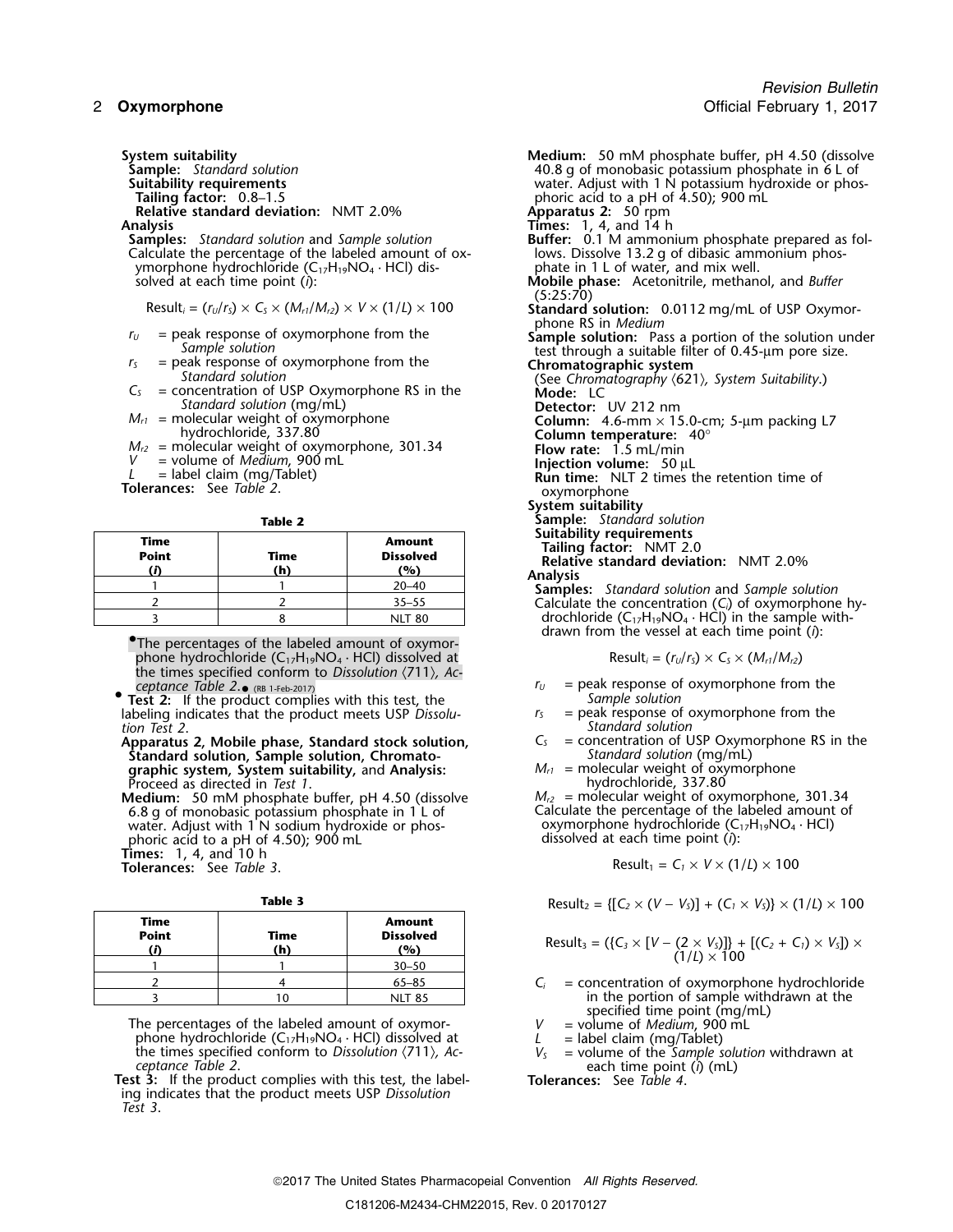| Time<br><b>Point</b> | Time<br>(h) | <b>Amount</b><br><b>Dissolved</b><br>(%) |  |  |  |  |
|----------------------|-------------|------------------------------------------|--|--|--|--|
|                      |             | $15 - 40$                                |  |  |  |  |
|                      |             | $45 - 70$                                |  |  |  |  |
|                      | 14          | <b>NLT 80</b>                            |  |  |  |  |

The percentages of the labeled amount of oxymorphone hydrochloride  $(C_{17}H_{19}NO_4 \cdot HCl)$  dissolved at the times specified conform to *Dissolution*  $\langle 711 \rangle$ , *Acceptance Table 2*. • (RB 1-Dec-2016)

**• Test 4:** If the product complies with this test, the

**Test 4.**<br> **Test 4.**<br> **Test 4.**<br> **Test 4.**<br> **Test 4.**<br> **Test 4.**<br> **Test 4.**<br> **Test 4.**<br> **Test 1.**<br> **Test 4.**<br> **Test 4.**<br> **Test 4.**<br> **Test 4.**<br> **Test 4.**<br> **Test 4.**<br> **Test 4.**<br> **Test 4.**<br> **E** label claim (mg/Tablet) **Medium:** 50 mM phosphate buffer, pH 6.8 (dissolve<br>
6.8 g of monobasic potassium phosphate in 250 mL<br>
of water, and add 77 mL of 0.2 N sodium hydroxide<br>
and 500 mL of water. Adjust with 0.2 N sodium hy-<br>
droxide or 0.2 N dilute with water to 1 L); 900 mL

**Apparatus 2:** 50 rpm **Table 5**

**Times:** 1, 4, and 10 h<br>**Buffer:** Triethylamine and water (2:1000). Adjust with phosphoric acid or 5 N sodium hydroxide to a pH of

**Mobile phase:** Acetonitrile and *Buffer* (14:86)<br>**Standard solution:**  $[(L/900) \times (301.34/337.80)]$ <br>mg/mL of USP Oxymorphone RS in *Medium*, where L is the label claim in mg/Tablet

**Sample solution:** Pass a portion of the solution under test through a suitable filter.

**Chromatographic system**

**Column:** 4.6-mm × 15.0-cm; 5-µm packing L11 *ceptance Table 2*.

**Flow rate:** 1.0 mL/min

**Injection volume:**<sup>10</sup> <sup>µ</sup>L for 10-, 15-, 20-, 30-, and **IMPURITIES** 40-mg strengths; 20 <sup>µ</sup>L for 5- and 7.5-mg strengths **Run time:** NLT 1.5 times the retention time of

oxymorphone *Change to read:* **System suitability**

**Sample:** *Standard solution*<br>**Suitability requirements** 

- 
- 
- 
- 
- $M_{r2}$  = molecular weight of oxymorphone, 301.34

**Table 4 Calculate the percentage of the labeled amount of**  $\blacksquare$ oxymorphone hydrochloride (C<sub>17</sub>H<sub>19</sub>NO<sub>4</sub> · HCl) **dissolved** at each time point (*i*):

 $\text{Result}_1 = C_1 \times V \times (1/L) \times 100$ 

<sup>3</sup> <sup>14</sup> NLT 80 Result<sup>2</sup> = {[*C<sup>2</sup>* <sup>×</sup> (*<sup>V</sup>* <sup>−</sup> *<sup>V</sup>S*)] + (*C<sup>1</sup>* <sup>×</sup> *<sup>V</sup>S*)} × (1/*L*) × 100

Result<sub>3</sub> = (
$$
\{C_3 \times [V - (2 \times V_3)]\} + [(C_2 + C_1) \times V_5]) \times (1/L) \times 100
$$

 $C_i$  = concentration of oxymorphone hydrochloride in the portion of sample withdrawn at the

- 
- 
- 

|                                         |             | Amount<br><b>Dissolved</b><br>(%)                                                                                                  |               |               |  |  |  |
|-----------------------------------------|-------------|------------------------------------------------------------------------------------------------------------------------------------|---------------|---------------|--|--|--|
| <b>Time</b><br><b>Point</b><br>$\bf{r}$ | Time<br>(h) | For 5-, 7.5-, 10-,<br>For<br>For<br>15-, and 20-mg<br>40-mg<br>$30-mq$<br><b>Strengths</b><br><b>Strengths</b><br><b>Strengths</b> |               |               |  |  |  |
|                                         |             | $25 - 45$                                                                                                                          | $25 - 45$     | $15 - 40$     |  |  |  |
|                                         |             | $65 - 90$                                                                                                                          | $60 - 80$     | $50 - 70$     |  |  |  |
|                                         | 10          | <b>NLT 80</b>                                                                                                                      | <b>NLT 80</b> | <b>NLT 80</b> |  |  |  |

(See *Chromatography* 〈621〉*, System Suitability*.) The percentages of the labeled amount of oxymor-Mode: LC **Mode:** LC **Mode:** LC **phone** hydrochloride (C<sub>17</sub>H<sub>19</sub>NO<sub>4</sub> · HCl) dissolved at **Detector:** UV 226 nm the times specified conform to *Dissolution* 〈711〉*, Ac-*• (RB 1-Feb-2017)

**Column temperature:** 40° • **<sup>U</sup>NIFORMITY OF DOSAGE UNITS** 〈**905**〉**:** Meet the

Sumple: Standard Solution<br>
Tailing factor: NMT 2.0<br>
Tailing factor: NMT 2.0<br>
Relative standard deviation: NMT 2.0%<br>
Relative standard deviation: NMT 2.0%<br>
Relative standard deviation: NMT 2.0%<br>
Relative standard deviation

**Samples:** *Standard solution* and *Sensitivity solution*<br>**Samples:** *Standard solution* and *Sensitivity solution*<br>**Tailing factor:** 0.8–1.5, *Standard solution* 

 $M_{r1}$  = peak response of oxymorphone from the<br>
sample solution<br>  $M_{r2}$  = peak response of oxymorphone from the<br>
standard solution<br>  $M_{r2}$  = concentration of USP Oxymorphone RS in the<br>
Madysis<br>  $M_{r1}$  = molecular weig

$$
Result = (r_U/r_T) \times (1/F) \times 100
$$

- $r_U$  = peak response of each individual degradation product from the *Sample solution*
- $r<sub>T</sub>$  = sum of peak responses from the *Sample solution*